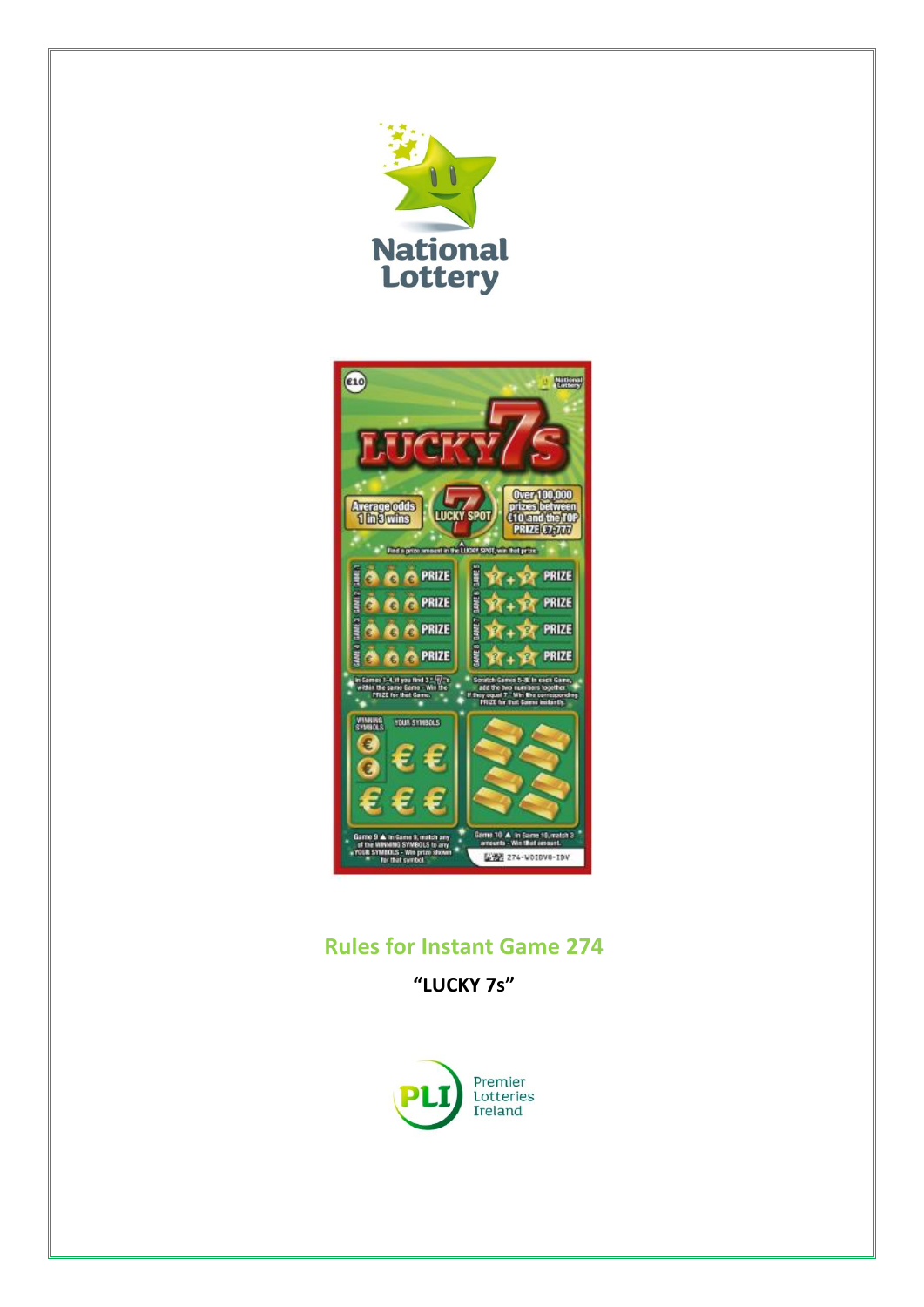**This page is deliberately blank.**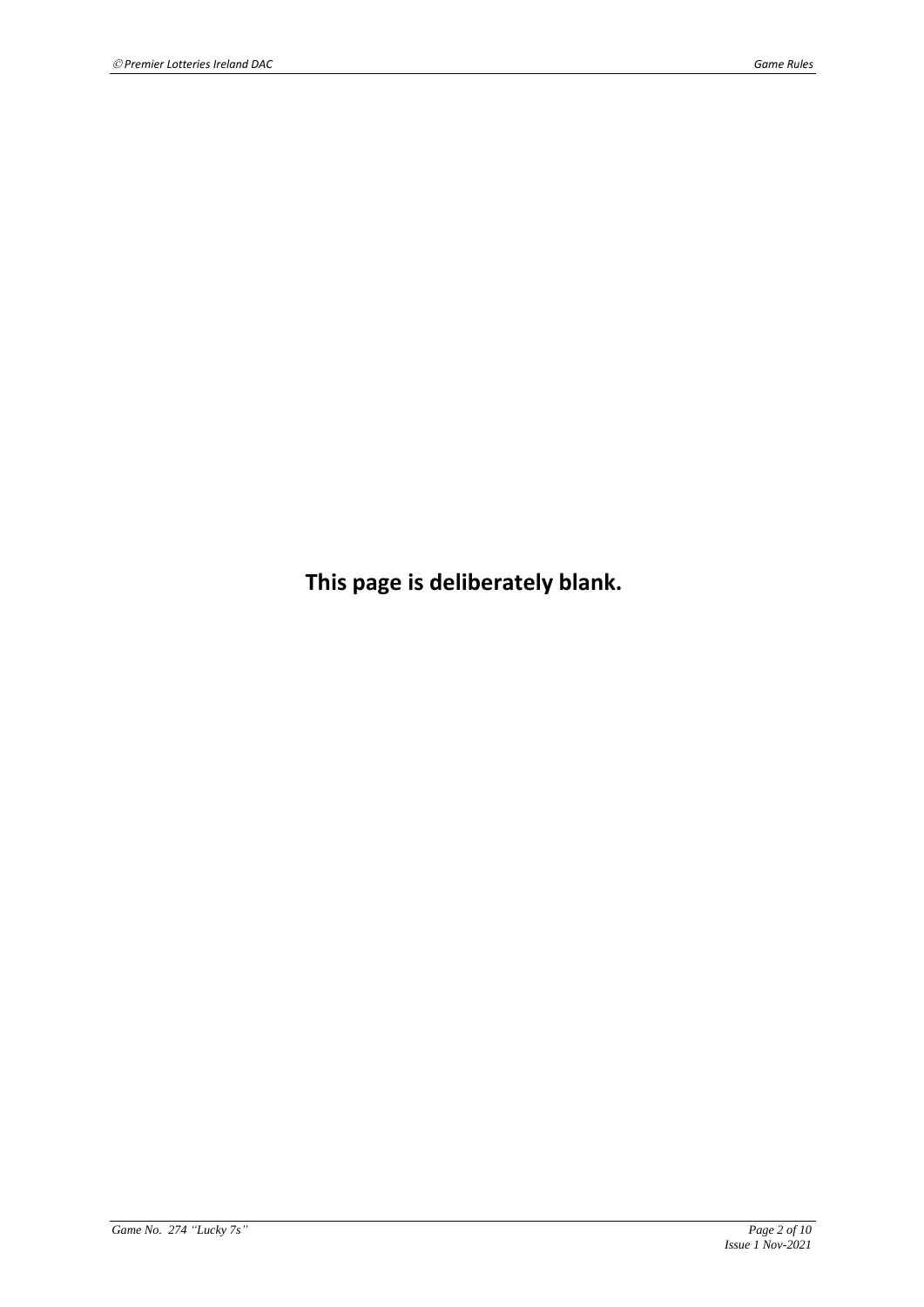# **The National Lottery**

# **Rules for Instant Game 274 Lucky 7s**

The following sets forth the game rules for an instant lottery game (hereinafter known as "**Lucky 7s**") which is to be operated by Premier Lotteries Ireland Designated Activity Company (hereinafter known as 'the Company') as part of The National Lottery.

The game will commence on a date to be announced, and will continue until the official offsale date of 28th January, 2023.

The last date for the claiming of any Instant Prize in Game 274 Lucky 7s is 28th April, 2023.

These game rules have been approved by the Regulator in accordance with Section 45 of The National Lottery Act 2013.

# **General**

- 1. These Game Rules are governed by The National Lottery Act 2013 and the General Rules for National Lottery Games.
- 2. The Company reserves the right to vary these Game Rules subject to the consent of the Regulator.
- 3. The official address to which correspondence must be sent is:

#### **The National Lottery**

#### **Abbey Street Lower**

#### **Dublin 1**

4. A code of practice governing relations between participants in National Lottery games and the National Lottery is available to download from the National Lottery's website [www.lottery.ie.](http://www.lottery.ie/)

## **Definitions**

The following words and terms will have the following meanings unless the context clearly indicates otherwise:

- 1. **Act** means The National Lottery Act 2013.
- 2. **Bar-code** means the machine-readable arrangement of numbers and parallel lines of different widths printed on the back of each Ticket which can be electronically scanned.
- 3. **Book** means a batch of 10 fan-folded Tickets bearing a common Book number.
- 4. **Chief Executive** means the person appointed by the Company for the time being to be its Chief Executive or any other person to whom the Chief Executive's authority is lawfully delegated.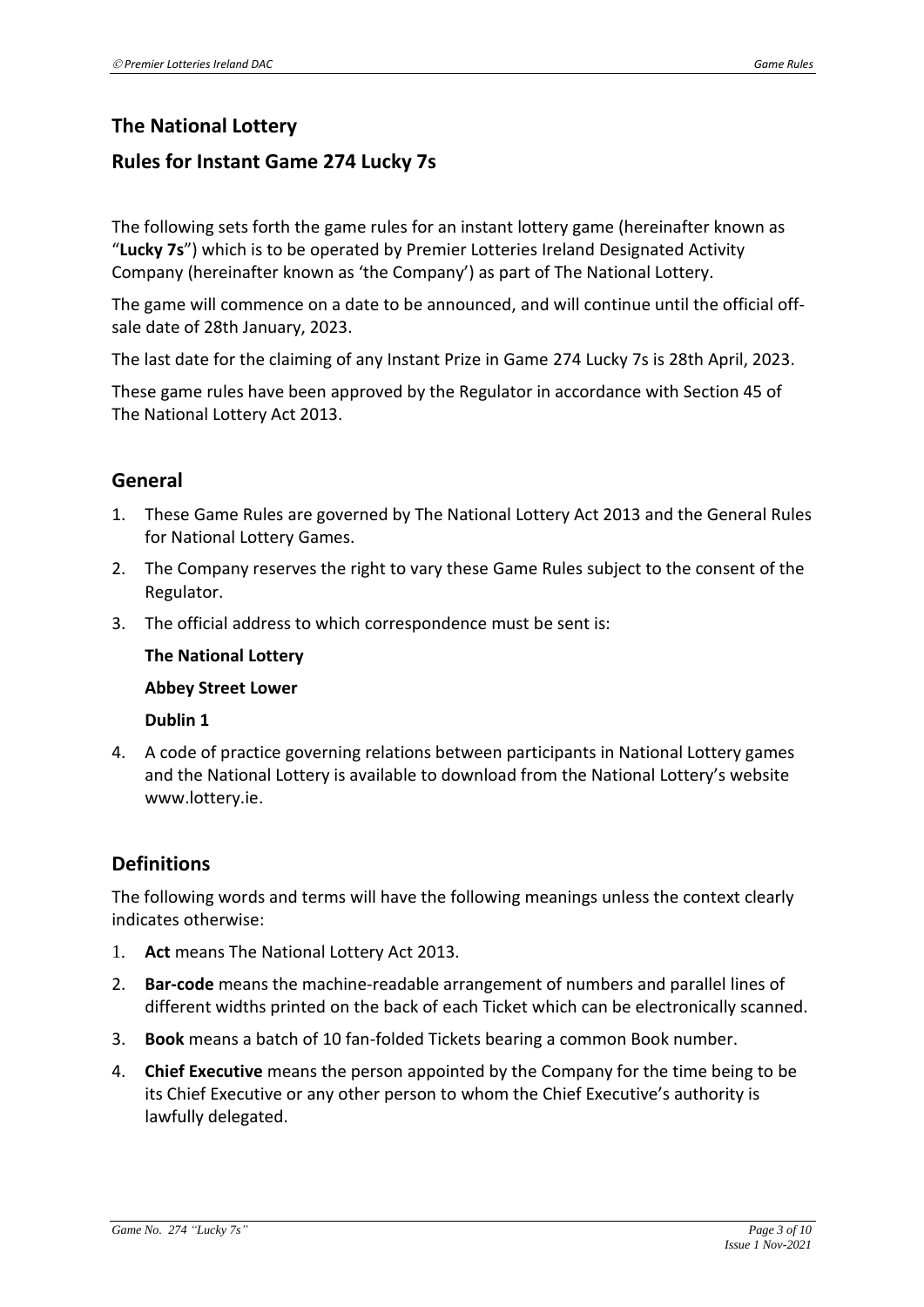- 5. **Data Matrix Bar-code** means the machine-readable arrangement of numbers and black and white cells printed on the front of the Ticket under the scratch-off covering which can be electronically scanned for the purposes of validation.
- 6. **Game/Book/Ticket Number** means the 12-character numeric code printed to show on the bottom of the Ticket below the scratch-off areas and on the back of each Ticket.

#### 7. **Instant Prize means**:

#### **Lucky Spot**

The prize that is won when a Player reveals a prize amount in the LUCKY SPOT Play Area of a single Ticket.

#### **Games 1-4**

The prize that is won when a Player reveals three stream symbols on the same horizontal line in the 'Games  $1 - 4'$  Play Area of a single Ticket.

#### **Games 5 - 8**

The prize that is won when a Player reveals two numbers that add up to 7 on the same horizontal line in the 'Games 5-8' Play Area of a single Ticket.

#### **Game 9**

The prize that is won when a Player matches any WINNING SYMBOLS to any YOUR SYMBOLS in the 'Game 9' Play Area of a single Ticket.

#### **Game 10**

The prize that is won when a Player matches three cash amounts in the 'Game 10' Play Area of a single Ticket.

- 8. **Play Area** means the latex-covered panels on the front of the Ticket.
- 9. **Play Symbols** mean the cash amounts or symbols which appear in the Play Areas, along with their matching captions. These cash amounts, symbols, and captions will be derived from the following sets:

## **Lucky Spot**

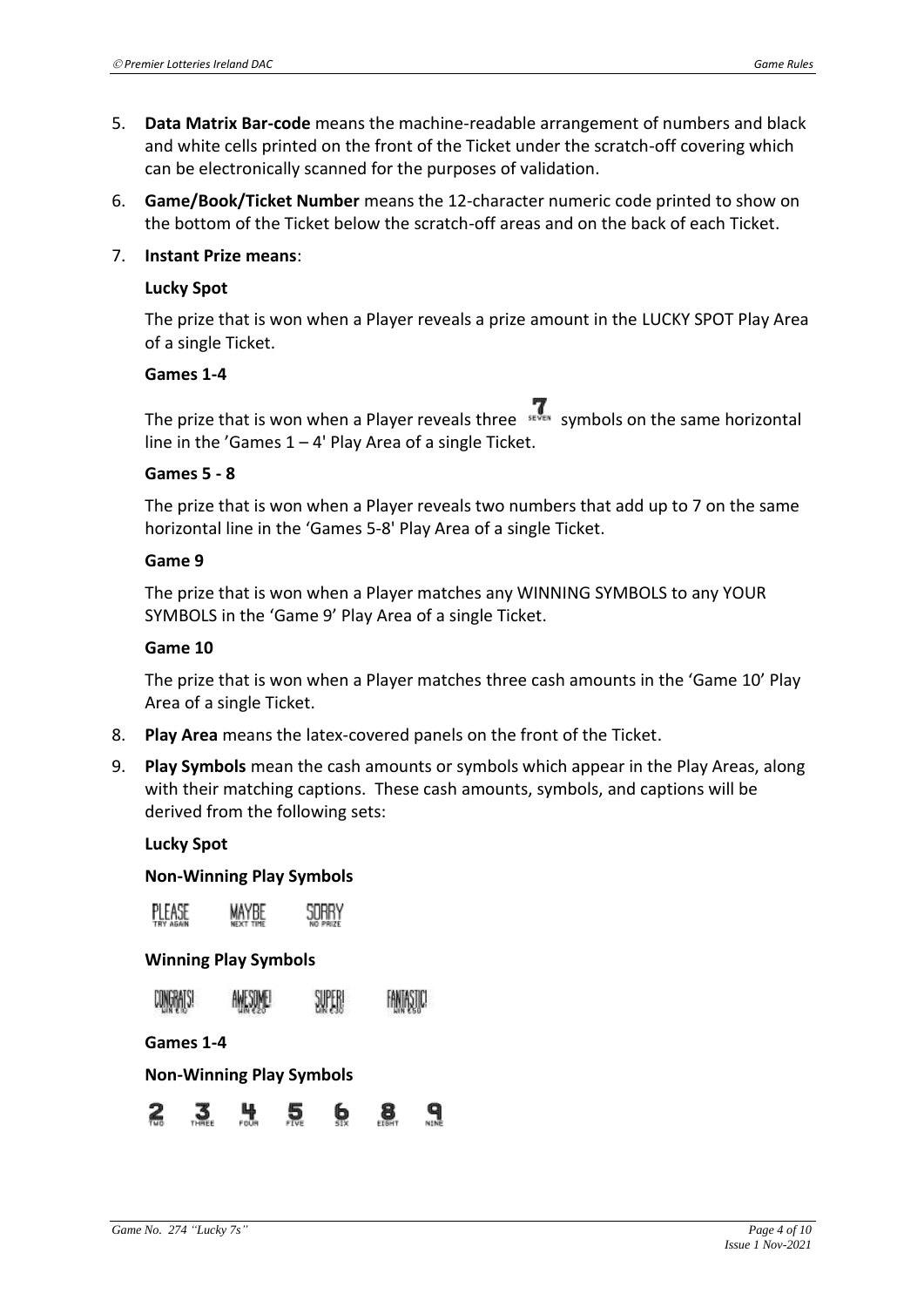**Winning Play Symbol**

 $\frac{7}{\text{seven}}$ 

**Games 5-8 Play Symbols**

Q1 Q2 Q3 Q4 Q5 Q6

## **Game 9 Play Symbols**

**\$ 4 0 V 3 0 % 3 % 1** 

## **Games 1-9 Cash Amounts**



## **Game 10 Cash Amounts**



- 10. **Regulator** means the person appointed as Regulator of the National Lottery under Section 7 of the Act or the Minister acting under Section 8 of the Act.
- 11. **Retail Sales Agent** means a person(s), corporate body or partnership appointed by the Company to be a National Lottery sales agent at specified location(s) under Section 42 of the Act.
- 12. **The Company** means Premier Lotteries Ireland Designated Activity Company.
- 13. **The Minister** means the minister for Public Expenditure and Reform or his successor in title.
- 14. **Ticket** means a National Lottery **Lucky 7s** Ticket.
- 15. **Validation/Security Number** means the multi-digit numeric code which appears underneath the removable covering on the front of the Ticket and enables validation.
- 16. **Weighted Average Prize Percentage** means 69.00% of the value of all Tickets in the game.

## **Governing Law and Rules**

In purchasing a Ticket, the purchaser agrees to abide by the Law of Ireland, the Act, The General Rules for National Lottery Games and these Game Rules.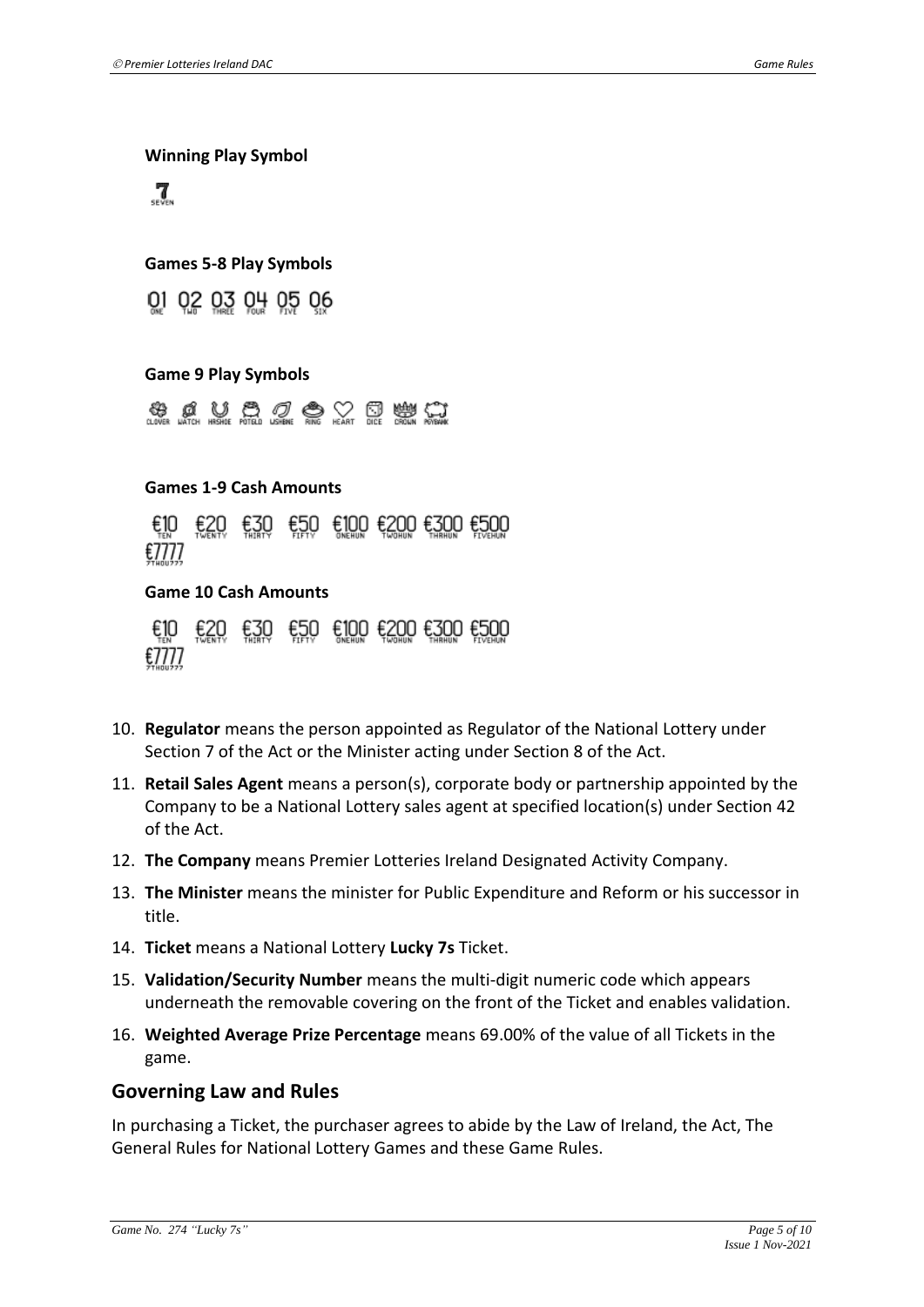# **Ticket Price**

The price of a **Lucky 7s** Ticket will be €10.

# **Purchase and Prize Restrictions**

No Ticket shall be purchased by, and no Instant Prize shall be paid to, any officer or employee of the Company or any contractor or sub-contractor involved in the production of Lucky 7s Tickets or any other person prohibited by the Act from purchasing, owning, or claiming on a Ticket.

## **Prosecution**

Any person who alters or attempts to alter a Ticket with a view to obtaining an Instant Prize, or any person who purchases, owns, or claims on a Ticket and is not entitled to do so, is liable to criminal prosecution.

## **Retail Sales Agent Conduct**

- 1. Retail Sales Agents are prohibited from exchanging books with other Retail Sales Agents.
- 2. Prior to payment of any Instant Prize, Retail Sales Agents must verify the win through the central validation system.
- 3. Retail Sales Agents must denote completed payment of a winning Ticket by punching a hole through the Bar-Code on the Ticket and retaining the Ticket until the book has been sold.
- 4. Retail Sales Agents are prohibited by law from selling National Lottery Tickets to persons under 18 years of age.

# **Determination of Prize Winners**

- 1. The owner of a Ticket containing a prize amount in the Lucky Spot Play Area on a single Ticket shall be entitled to the Instant Prize shown for that game.
- 2. The owner of a Ticket containing three **Play symbols on the same horizontal line in** the Game 1, Game 2, Game 3 and Game 4 Play Areas of a single Ticket shall be entitled to the Instant Prize amount shown for that game.
- 3. The owner of a Ticket containing two numbers that add up to 7 on the same horizontal line in the Game 5, Game 6, Game 7 and Game 8 Play Areas of a single Ticket shall be entitled to the Instant Prize amount shown for that game.
- 4. The owner of a Ticket who matches any of the WINNING SYMBOLS to any YOUR SYMBOLS in the Game 9 Play Area of a single Ticket shall be entitled to the Instant Prize amount shown for that symbol.
- 5. The owner of a ticket who matches three cash amounts in the Game 10 Play Area of a single Ticket shall be entitled to an Instant Prize of the matched cash amount shown for that game.
- 6. The owner of a ticket may win a cash amount on Games 1 to 10 and/or Lucky Spot or a combination of wins on a single **Lucky 7s** Ticket, in which case the ticket owner shall be entitled to the sum of those cash amounts.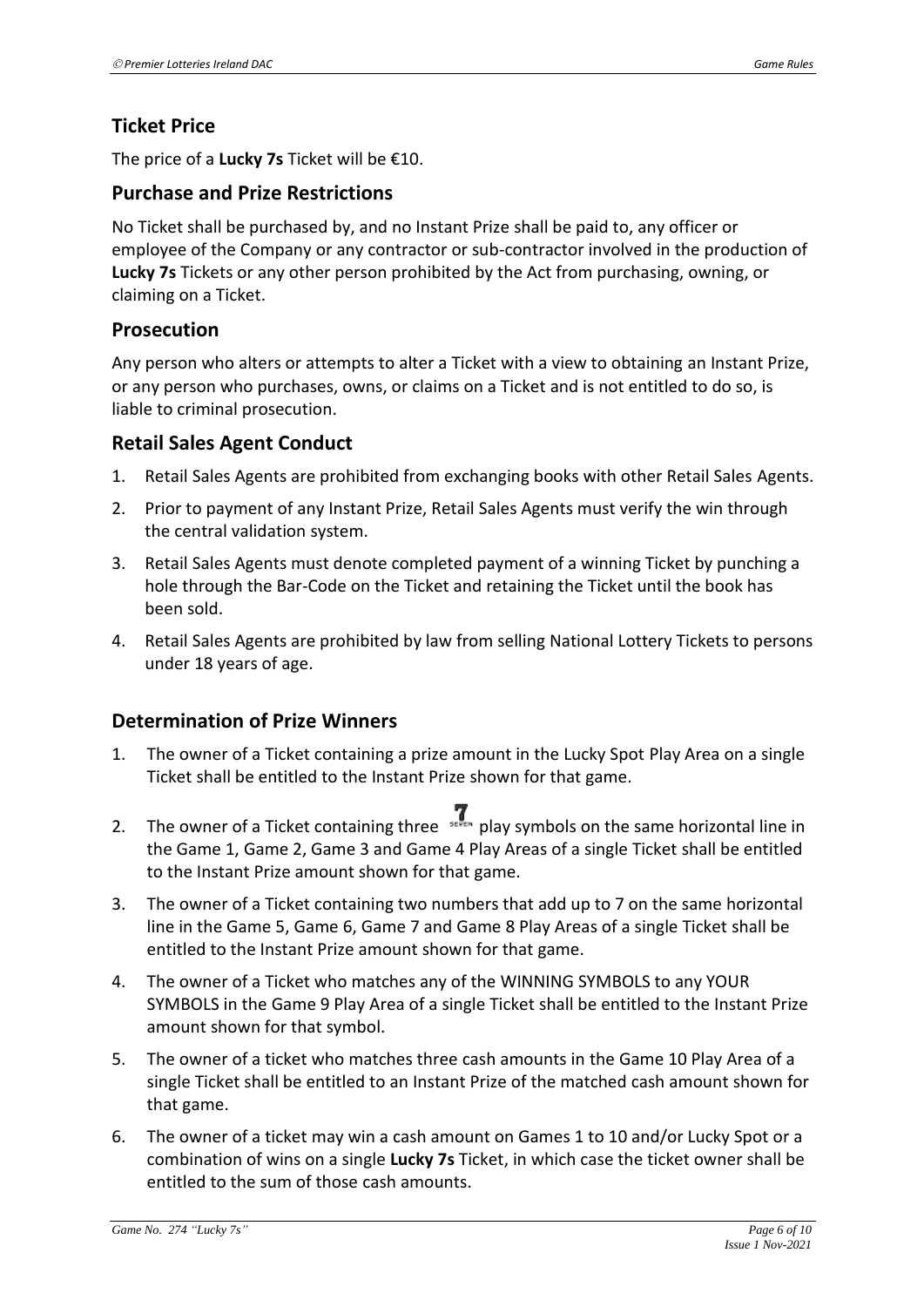# **Ticket Validation**

To be a valid **Lucky 7s** National Lottery Ticket the following conditions must be met:

- 1. Exactly one Play Symbol and its correct caption must appear in the Lucky Spot Play Area.
- 2. Exactly sixteen Play Symbols and their correct captions must appear in the Games 1-4 Play Area.
- 3. Exactly twelve Play Symbols and their correct captions must appear in the Games 5-8 Play Area.
- 4. Exactly twelve Play Symbols and their correct captions must appear in the Game 9 Play Area.
- 5. Exactly eight Play Symbols and their correct captions must appear in the Game 10 Play Area.
- 6. Play Symbols and their correct captions must be present in their entirety, must be fully legible and must be printed in grey/black ink.
- 7. The Validation/Security Number must be present in its entirety, must be fully legible, must be printed in grey/black ink and must correspond, using the Company's codes, to the apparent Play Symbols on the Ticket.
- 8. The Ticket must be fully intact.
- 9. The Game/Book/Ticket Number must be present in its entirety, must be fully legible, and must be printed in grey/black ink.
- 10. The Bar-code must be present in its entirety, must be readable, and must be printed in grey/black ink.
- 11. The Data Matrix Bar-code must be present in its entirety, must be readable and must be printed in grey/black ink.
- 12. The Ticket must not be mutilated, altered, unreadable, or tampered with in any manner.
- 13. The Ticket must not be counterfeit in whole or in part.
- 14. The Ticket must have been issued by the Company in an authorised manner.
- 15. The Ticket must have been purchased through an authorised Retail Sales Agent before the official close of Game.
- 16. The Ticket must not be stolen.
- 17. The Play Symbols, Game/Book/Ticket Number and Validation/Security Number must be right-side-up and not reversed in any manner.
- 18. The Ticket must be complete, not blank, or partially blank, must not have a hole punched through it, must not be miscut, must not be marked void, and must have exactly forty nine Play Symbols and their correct captions across the 'Lucky Spot' game and Games 1 - 10, exactly one Validation/Security Number and exactly one Game/Book/Ticket Number on both the front and the back.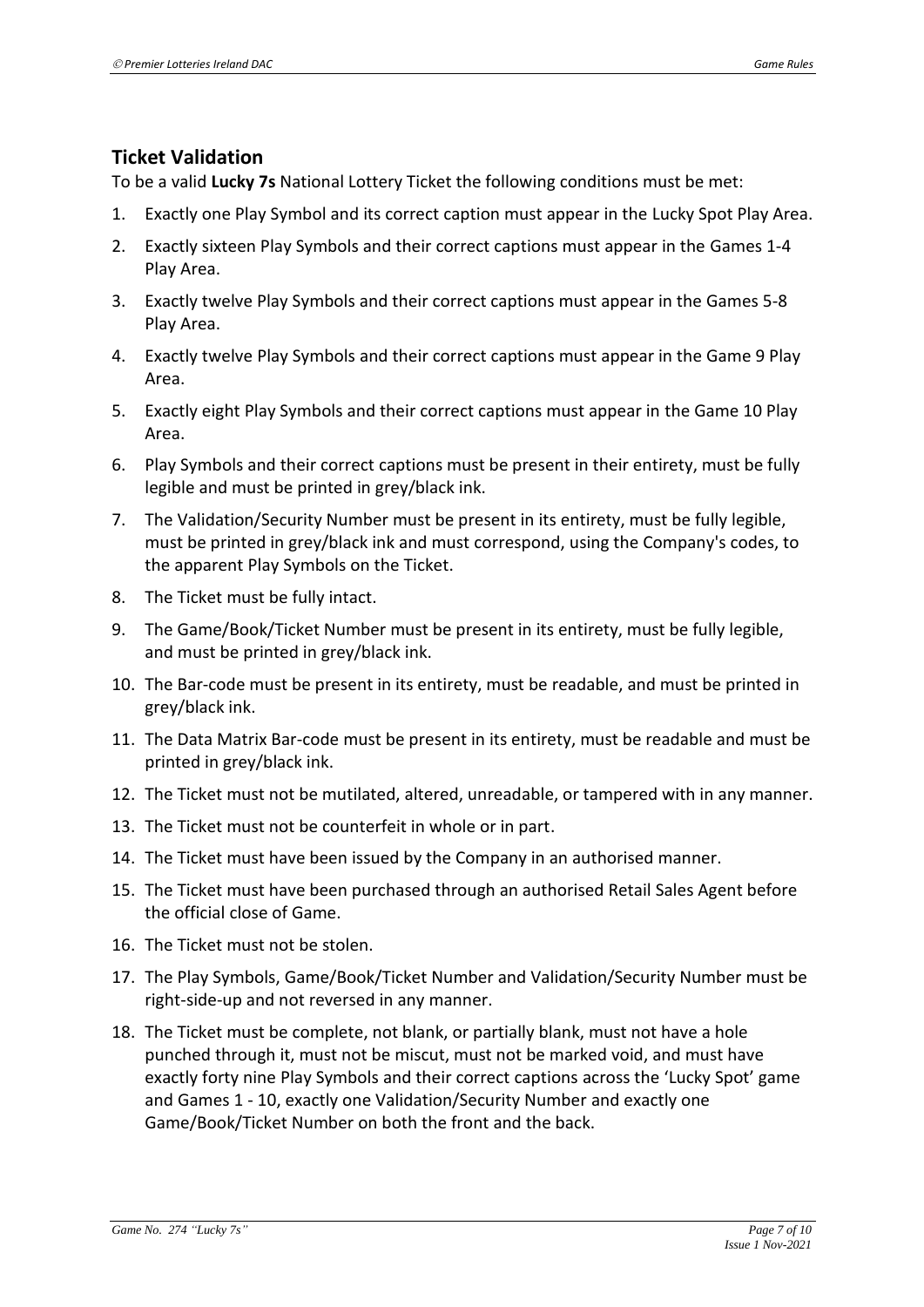- 19. The Validation/Security Number of all winning Tickets must appear on the Company's official file, and only one Instant Prize payment will be made on any individual winning Ticket.
- 20. The Ticket must not be misregistered, defective, or produced in error.
- 21. Each of the Play Symbols and it's caption appearing on the Ticket must be printed in accordance with the official font schedule for Game 274 Lucky 7s as agreed between the Company and the Ticket manufacturer.
- 22. The Validation/Security Number must be printed in accordance with the official font schedule for Game 274 Lucky 7s as agreed between the Company and the Ticket manufacturer.
- 23. The Game/Book/Ticket Number must be printed in accordance with the official font schedule for Game 274 Lucky 7s as agreed between the Company and the Ticket manufacturer.
- 24. The display printing must not be irregular in any respect.
- 25. The Ticket must pass all additional confidential validation tests of the Company. Any Ticket not passing all the validation tests mentioned is void and is ineligible for any Instant Prize. In all cases of doubt the decision of the Company will be final and binding. However, the Company may, at its discretion, replace an invalid Ticket with an unplayed Ticket or Tickets. Should a defective Ticket be purchased the only responsibility of the Company shall be the replacement of the defective Ticket with an unplayed Ticket of equivalent sales price.

## **Ticket Responsibility**

- 1. The Company will not be responsible for lost or stolen Tickets.
- 2. The Company will not be responsible for Tickets redeemed in error for a lower Instant Prize at a Retail Sales Agent location. In the event that the matter cannot be resolved directly with the relevant Retail Sales Agent, then the winner can contact the Company requesting that the Company follow up with the Retail Sales Agent, as appropriate.
- 3. The Company shall not be obliged to pay any Instant Prizes which are not claimed on or before 28th April, 2023.
- 4. Where a winning Ticket is presented either to the Company or its authorised Retail Sales Agent by a person other than the purchaser and the Ticket passes all the Company's validation tests, the payment of the Instant Prize shall discharge the Company from any liability to the purchaser. In all other cases, the Company will be discharged from any liability after payment of Instant Prizes.

## **Payment of Prizes**

- 1. Instant Prizes of €10, €20, €30, €50 and €100 may be redeemed:
	- a) in exchange for a completed winning Ticket and following Ticket validation procedure at:
		- any Retail Sales Agent; and
		- all Prize Claim Centre Agents; and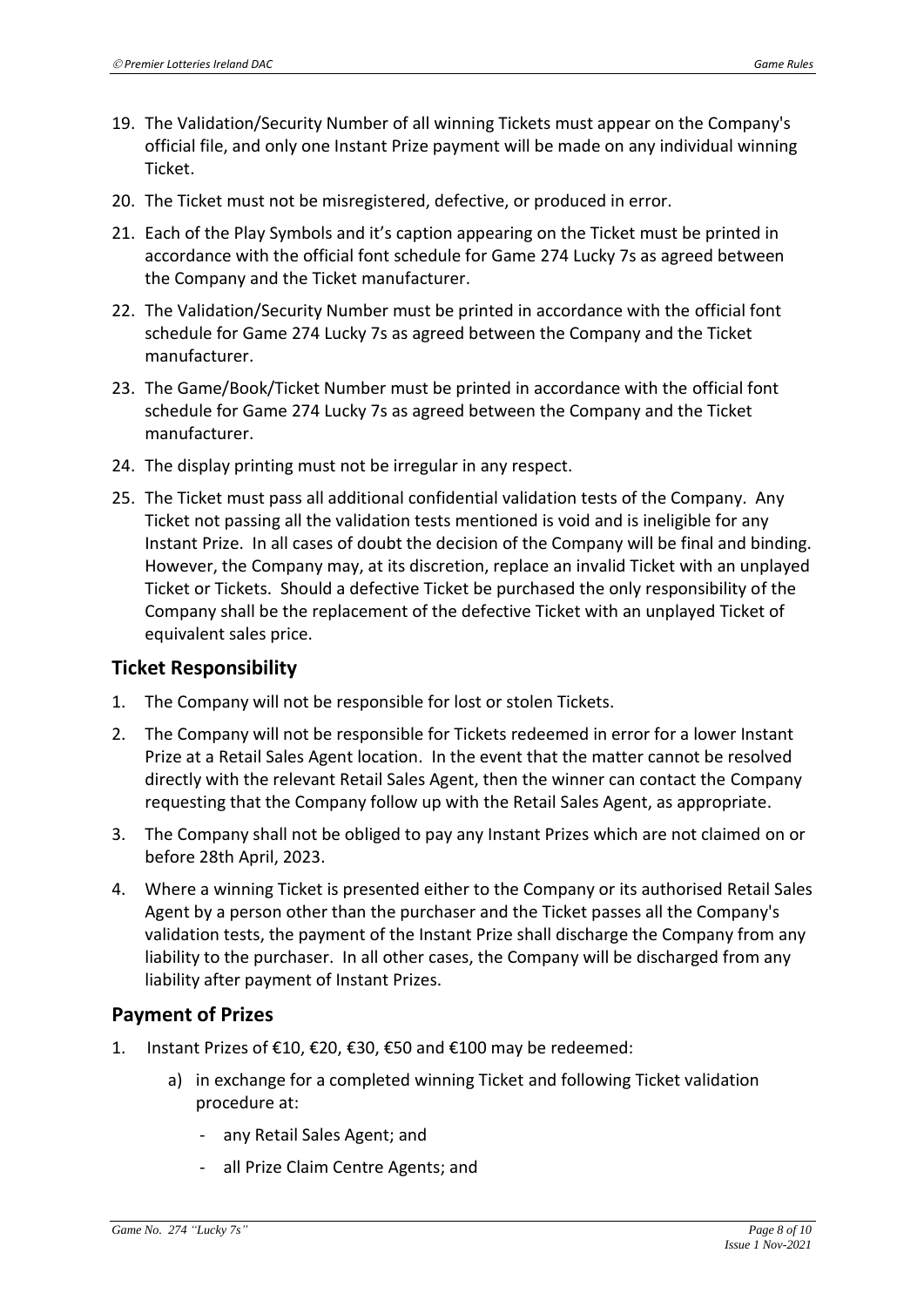- National Lottery Headquarters; or
- b) by posting the signed Ticket, complete with name and address, to the Company's headquarters at the claimant's sole risk.
- 2. Instant Prizes of €200, €300 and €500 may be redeemed:
	- a) in exchange for a completed winning Ticket and following Ticket validation procedure at:
		- a Retail Sales Agent, with the Retail Sales Agent's consent; and
		- all Prize Claim Centre Agents; and
		- National Lottery Headquarters; or
	- b) by posting the signed Ticket complete with name and address, to the Company's headquarters at the claimant's sole risk (for Instant Prizes of €500 a copy of suitable Photo ID (e.g. passport, driving licence etc.) must be included.
- 3. Instant Prizes of €7,777 may be redeemed:
	- a) in exchange for a completed winning Ticket and following Ticket validation procedure at all Prize Claim Centre Agents; or
	- b) by posting the Ticket, together with a completed claim form and a copy of suitable Photo ID (e.g. passport, driving licence etc.), to the Company's headquarters at the claimant's sole risk.
	- c) in exchange for a completed winning Ticket and following Ticket validation procedure at National Lottery Headquarters.
- 4. A list of the Prize Claim Centre Agents is available at [www.lottery.ie](http://www.lottery.ie/)
- 5. Instant Prizes must be claimed within 90 days of the announced end of the game.
- 6. The Company will be discharged from any liability after payment or posting of Instant Prizes.
- 7. The official game off-sale date for Game 274 Lucky 7s is 28th January, 2023.
- 8. The last date for the claiming of any Instant Prize in Game 274 Lucky 7s is 28th April, 2023 (90 days after the official game end date) and any unclaimed Instant Prizes will be forfeited after this date. The unclaimed prize money shall be allocated to a special reserve fund to be utilised by the Company in accordance with the National Lottery Licence.

## **Instant Prizes**

- 1. The total number of Instant Prize winning Tickets in the game as designed shall be no less than 439,536.
- 2. The total value of all Instant Prizes that are available to win in the game represents 69.00% of the value of all Tickets in the game, being the Weighted Average Prize Percentage.
- 3. The odds of winning an Instant Prize are 1 in 3.00 on average.
- 4. At time of purchase some Instant Prizes may have already been won.